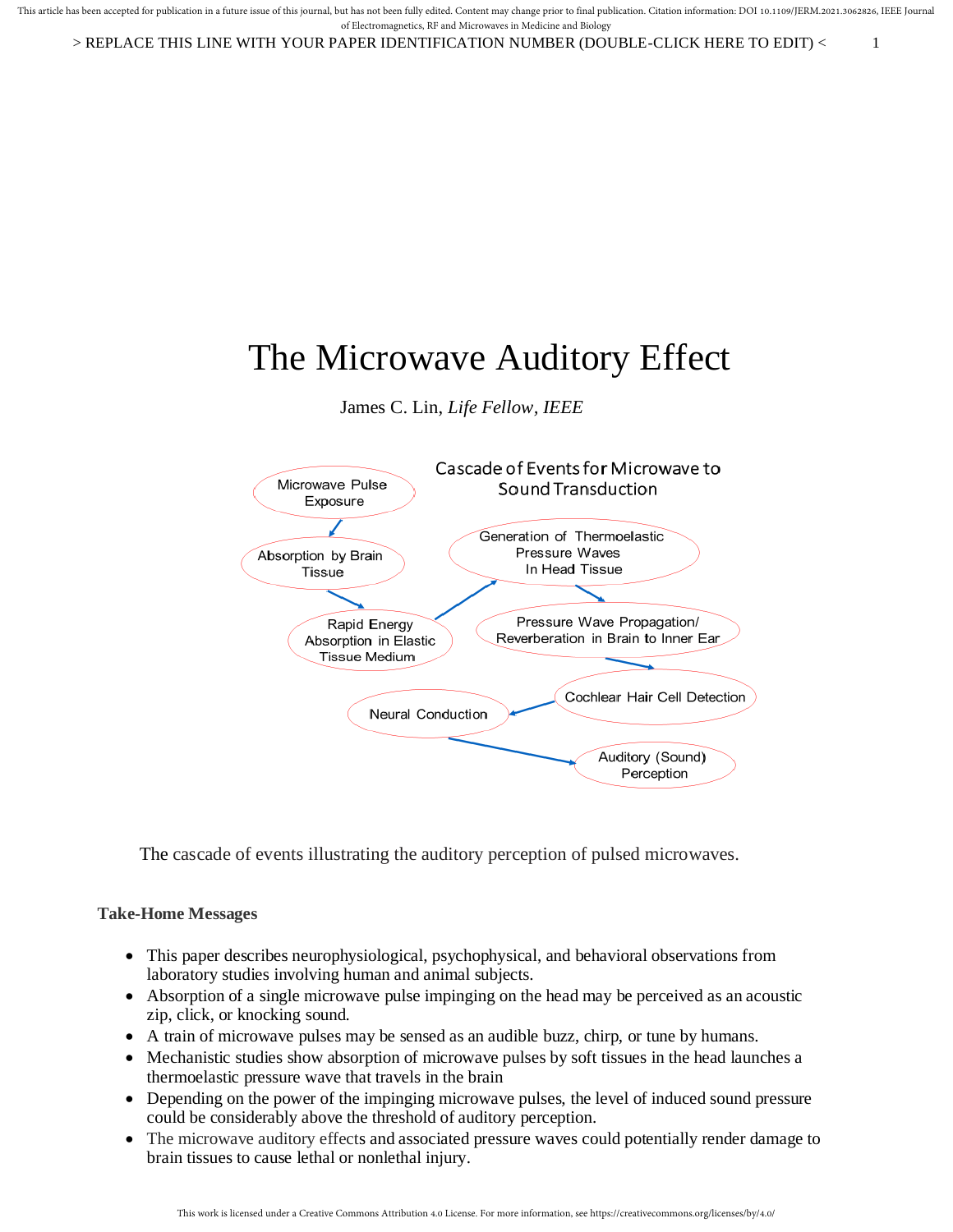> REPLACE THIS LINE WITH YOUR PAPER IDENTIFICATION NUMBER (DOUBLE-CLICK HERE TO EDIT) < 2

# The Microwave Auditory Effect

James C. Lin, *Life Fellow, IEEE*

*Abstract***— The microwave auditory effect has been widely recognized as one of the most interesting and significant biological phenomena from microwave exposure. The hearing of pulsed microwaves is a unique exception to sound waves encountered in human auditory perception. The hearing of microwave pulses involves electromagnetic waves. This paper reviews the research in humans and animals leading to scientific documentations that absorption of a single microwave pulse impinging on the head may be perceived as an acoustic zip, click, or knocking sound. A train of microwave pulses may be sensed as buzz, chirp, or tune by humans. It describes neurophysiological, psychophysical, and behavioral observations from laboratory studies involving humans and animals. Mechanistic studies show that the microwave pulse, upon absorption by tissues in the head, launches a pressure wave that travels by bone conduction to the inner ear, where it activates the cochlear receptors via the same process involved for normal sound hearing. Depending on the impinging microwave pulse powers, the level of induced sound pressure could be considerably above the threshold of auditory perception to cause tissue injury. The microwave auditory effects and associated pressures could potentially render damage to brain tissue to cause lethal or nonlethal injuries.**

*Index Terms* **— Animal and human study, audible microwave, brain response, health and safety risk, microwave hearing, microwave pulse technology, transduction mechanism.**

# I. INTRODUCTION

THE microwave auditory effect pertains to the hearing of pulse-modulated microwave energy at high peak power by humans and laboratory animals [1–3]. It has been widely recognized as one of the most interesting and significant biological phenomena from microwave exposure [4–7]. The hearing of pulsed microwaves or audible microwaves is a unique exception to the sound energy, normally encountered in human auditory perception. The hearing apparatus commonly responds to airborne or bone-conducted acoustic or sound pressure waves in the audible frequency range (up to 20 kHz). But the hearing of microwave pulses involves electromagnetic waves whose frequency ranges from 100's MHz to several GHz. Since electromagnetic waves (e.g., light) are commonly seen or visible, but not heard or audible, the report of auditory perception of microwave pulses was at once astonishing and intriguing. Moreover, it stands in sharp contrast to the responses associated with continuous-wave microwave radiation.

This paper describes the research studies in humans and animals leading to scientifically documenting that the absorption of a single microwave pulse impinging on the head may be perceived as an acoustic zip, click, or knocking sound. Depending on the incident power and pulse width, a train of microwave pulses to the head may be sensed as a buzz, chirp, or tune by humans. The review present what is scientifically known about the microwave auditory effect and associated pressure waves. It discusses behavioral, neurophysiological,

J. C. Lin is with the Department of Electrical and Computer Engineering, University of Illinois at Chicago (M/C 154),851 South Morgan Street, 1020 SEO, Chicago, Illinois 60607-7053 USA. Email[: lin@uic.edu](mailto:lin@uic.edu)

psychophysical, and mechanistic studies involving humans and laboratory animals as subjects.

Studies have shown that the microwave auditory phenomenon does not arise from an interaction of microwave pulses directly with the central auditory nervous system. Instead, the microwave pulse, upon absorption by soft tissues in the head, launches an acoustic pressure wave that travels by bone conduction to the inner ear. The traveling wave activates the cochlear receptor cells via the same process involved for normal sound hearing. The pressure waves induced by high power microwave pulses could be considerably above the threshold of auditory perception. The microwave-induced pressures that exceed levels of discomfort could potentially produce enough damage to brain tissues to cause lethal or nonlethal injuries in animals and humans.

### II. A HISTORICAL PERSPECTIVE

The earliest reports of the auditory perception of microwave pulses were provided anecdotally by airmen and radar operators during World War II and shortly thereafter. In particular, the Airborne Instruments Laboratory [8] described in an advertisement, observations made in 1947 on human auditory detection of microwave signals at radar installations. Others had passed on their experiences with microwave auditory effect to their physicians, journalists, or magazine editors. The witnesses described an audible sound, often as a zip, click, or buzz that occurred at the pulse repetition frequency (PRF) of radars when standing in the radiation beam of radar antennas. A decade later, the information gathered by interviewing people who had experienced the auditory sensation was evaluated and collated with radar transmitters in a technical note [1]. The report provided clues to the effect's characteristics.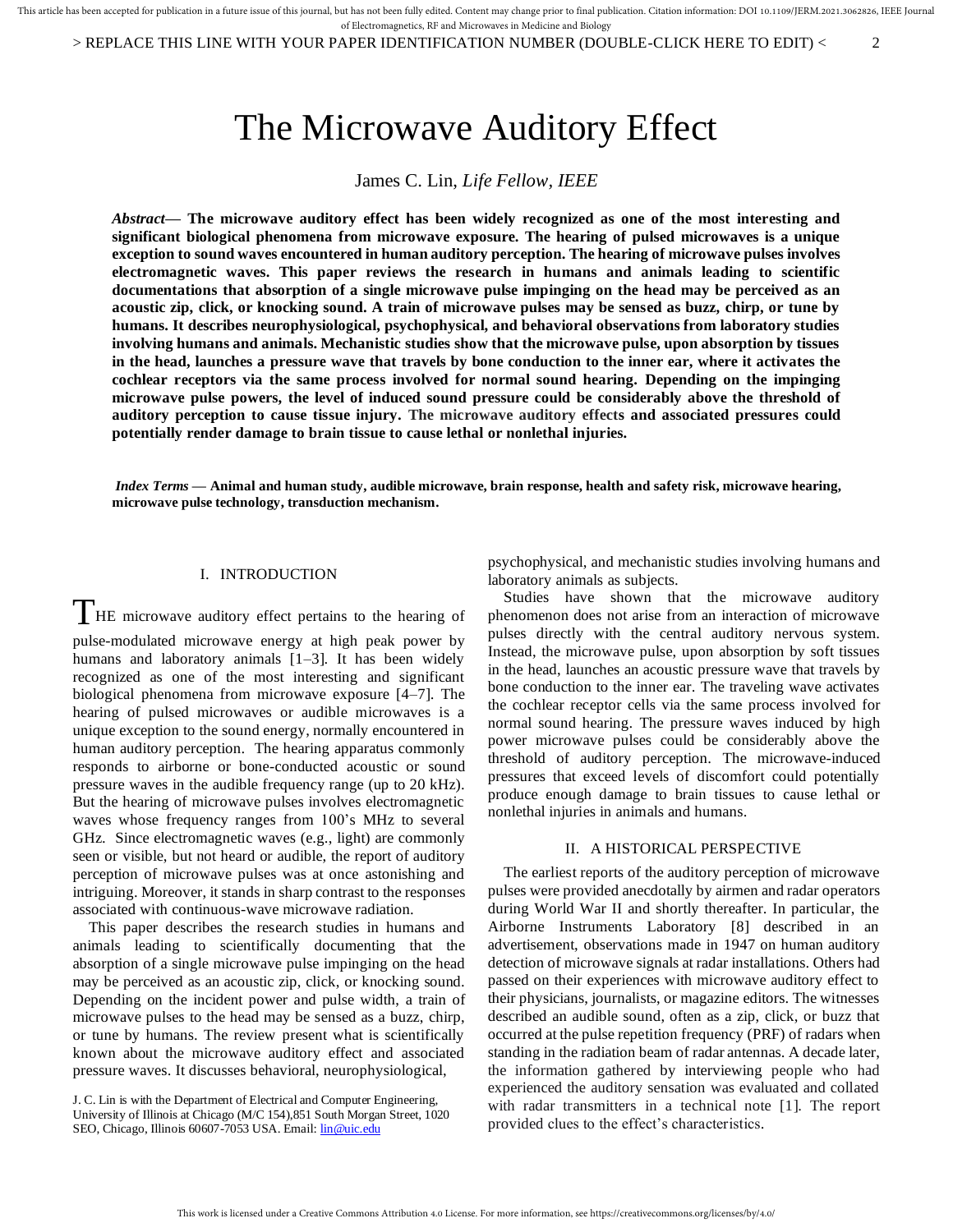# > REPLACE THIS LINE WITH YOUR PAPER IDENTIFICATION NUMBER (DOUBLE-CLICK HERE TO EDIT) < 3

The note found in field experiments that radar transmitter frequencies from 200 MHz to 3000 MHz had elicited auditory responses from subjects who were over 100 ft away from the radome enclosing the transmitter's antenna. Subjects blindfolded with tight-fitting blackened goggles reported perception which coincided perfectly with pulsed microwave exposure. When earplugs were used to attenuate the ambient noise, the subjects indicated an apparent increase in the level of microwave-induced sound. Moreover, in a paired test, it was found that persons shielded from the impinging microwave radiation ceased to report perception. Subjects who were not shielded continued to report hearing microwave-induced sonic signals. The sensations occurred instantaneously and appeared to originate from within or behind the head; the orientation of the subject in the microwave field was not an important factor. Another finding was that subjects who were asked to compare the perceived sound with conventional sound invariably chose their parallels from the higher frequencies and eliminated frequencies below 5 kHz. The report showed that the human auditory system can respond to pulse-modulated RF and microwave radiation and referred to this auditory phenomenon as "RF sound." The report conceded that in classic physiology the auditory and visual systems are distinguished by the "fact" that the two systems respond to different types of energy, acoustic and electromagnetic, respectively; however, the report contended that it had obtained data which suggested that "this fact may not be correct."

The earlier observations were extended to a wider range of microwave frequencies (200 MHz to 8.9 GHz, but with no auditory response at 8.9 GHz) during the following two years [9–11]. These papers contained much of the same field tests results given in the 1961 paper [1]. They also reported that people with a notch in their audiogram around 5 kHz may have difficulty perceiving microwave-induced sound. The stated objective of the 1962 paper [10] was to bring the phenomenon to the attention of physiologists and likewise, the 1963 paper [11] was to acquaint clinicians with the phenomena. These papers mentioned that with appropriate modulation, the perception of various sounds can be induced by microwave pulses in human subjects at inches and up to thousands of feet from the radar transmitter. It suggested that further experimental work with these phenomena may yield information on auditory system function and, more generally, information on nervous system function. It discussed some preliminary studies into evidence for the various possible neurophysiological sites of microwave or electromagnetic "sensors" and had specifically ruled out locations peripheral to the cochlea, such as the middle ear. Indeed, a region over the temporal brain lobe was favored as a sensitive area for detecting the microwave auditory effect. This assertion was repeated in a later publication [12]. It was mentioned that the data suggested the microwave auditory effect was neuronal in nature and possibly involving direct interactions with the auditory nerve, central auditory nervous system, and the auditory cortex, which is incorrect, as shown by current scientific understanding.

There were two other reports from that same year [13,14]. One of them reported sensation of  $1-2$  µs wide microwave pulses at 6500 MHz [13]. The findings in this descriptive paper echoed those of the other papers by saying that, albeit with very little support, the microwave auditory effect takes place by

direct stimulation of the nervous system, perhaps in the brain, bypassing the ear and the associated auditory system. In any case, the reports were met with skepticism and the hearing sensation from radars was dismissed by most scientists as an artifact. Perhaps because the studies were conducted as field tests at radar installations with limited control measures, which raised questions that could not be answered then. However, beginning in the early1970's, the situation started to change.

The psychophysical technique of magnitude estimation was used in a controlled laboratory experiment to study the perception of sound induced by pulse-modulated microwave radiation inside a microwave anechoic chamber [15]. A pulse microwave power source generated amplitude modulated carrier signals at 1245 MHz. The PRF was selected so that it produced a buzzing sound. Human subjects with clinically normal hearing were tested individually within the microwave anechoic chamber. The test subjects sat on a wooden stool with their backs to a horn antenna. The subject indicated sound perception with a hand switch. The data suggested that the perception of microwave-induced sound was primarily a function of the peak power density and secondarily dependent on pulse width. The report also indicated that a band of optimal pulse widths seems to exist for the microwave auditory sensation. It speculated that the perception did not involve transduction of electromagnetic to acoustic energy. It further suggested that the perception differed from the electrophonic effect and could not be accounted for by an explanation involving radiation pressure against the body surface. However, the data reported from this experiment was received as consistent and reliable. It served to affirm previous field reports of microwave auditory effect and helped to facilitate documentation of the phenomenon of microwave auditory effect. The apparent reliability of the data had encouraged other investigators to embark on further psychophysical experiments in attempts to confirm the observations. In a sense, this report [15] served as a water-shed moment opening the door for the microwave auditory effect to be accepted as a scientific fact, following further controlled laboratory investigations by others.

One investigation commenced using a 2450-MHz laboratory microwave source capable of providing up to 10-kW peak power pulses with pulse width varying from  $0.5$  to  $32 \mu s$  [2,16, 17]. Pulsed microwave energy was launched through a S-band aperture horn antenna. Microwave absorbing materials were placed around the vicinity of the subject to minimize microwave reflections. The horn antenna, absorbing material, and test subject were situated in a shielded room completely isolated from the power generating equipment and experimenter to eliminate disturbing noises and unwanted subject-experimenter interactions. The subjects sat with the back of the head directly in front of the horn antenna and used a light switch to signal the experimenter when an auditory sensation was perceived. The investigation found that each individual pulse could be heard as a distinct zip or click originating from somewhere within or near the back of the head. Short pulse trains could be heard as chirps with the tune corresponding to PRF. When the pulse generator was keyed manually, transmitted digital codes could be accurately interpreted by the subject. It is significant to note that the energy required for auditory perception by a subject with normal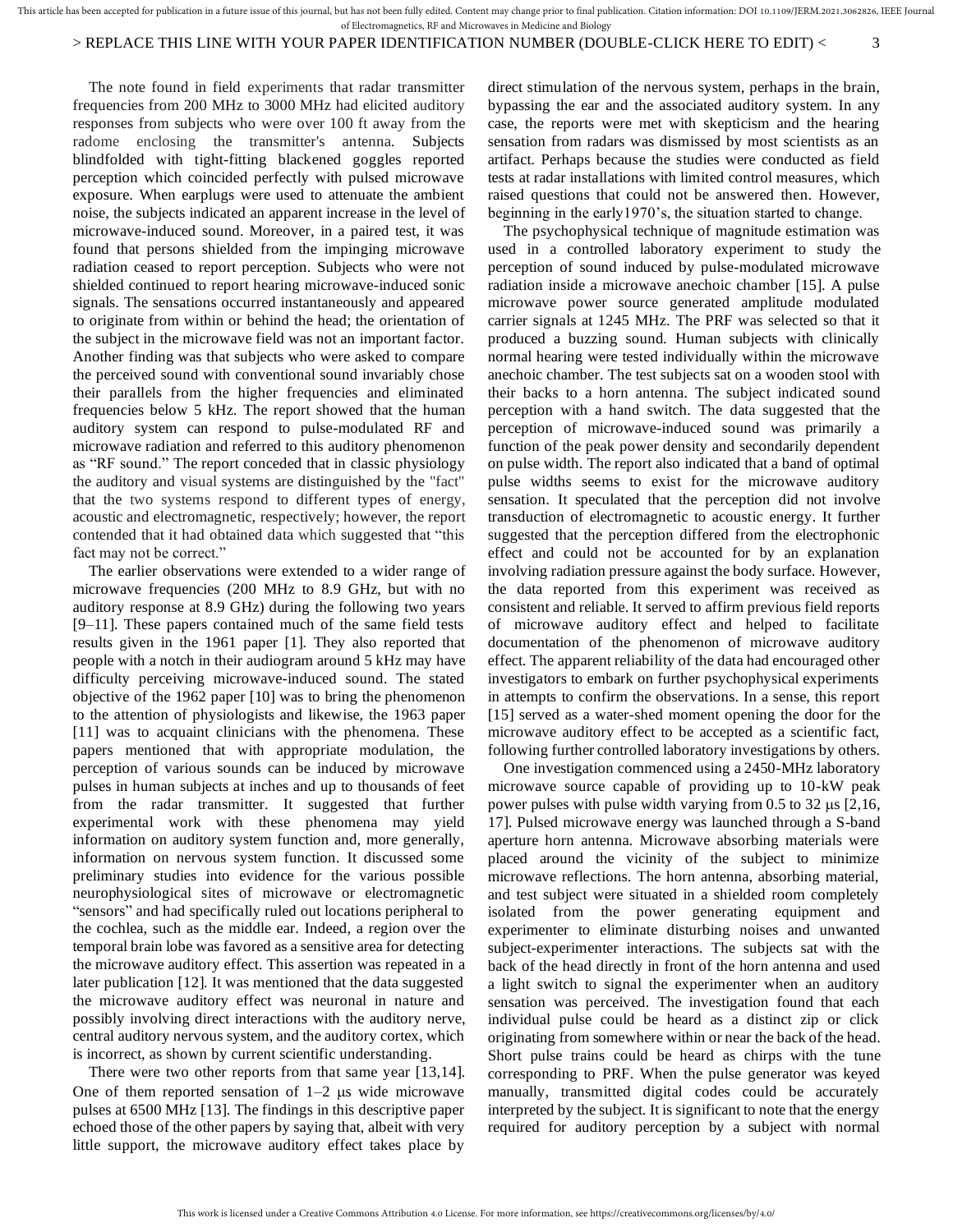# > REPLACE THIS LINE WITH YOUR PAPER IDENTIFICATION NUMBER (DOUBLE-CLICK HERE TO EDIT) < 4

hearing was approximately a third to a quarter of that required for a subject with sensorineural conduction hearing impairment.

Another laboratory experiment followed up on the microwave induced auditory sensation in humans [18,19]. The subject's head was places under a horn antenna which delivered 15- or 20-us pulses of 3000 MHz radiation. The study applied the same psychophysical protocols mentioned above. The subjects (n=5) reported hearing a click, originating from inside the head. Although there were some variations in hearing acuity, none of the subjects had a pronounced hearing loss greater than 25 dB. This study also hinted at the possibility that microwave-induced sound in humans may contain a significant portion of its energy above 8 kHz.

These controlled laboratory studies [2, 15–19] confirmed the earlier field reports and, they demonstrated that humans can indeed consistently hear pulsed microwave radiation. An auditory sensation is perceived when the head is exposed to 200 to 6500 MHz pulse-modulated microwave energy with a peak power density in the range of 1 to 10 kW/ $m<sup>2</sup>$  and pulse widths from 1 to 100  $\mu$ s. The microwave-induced sound appears as an audible zip, click, or knocking sound, and as buzz, hiss, or chirp depending on such factors as pulse width and PRF of the impinging microwave radiation. The auditory sensation is always perceived as originating from within or behind the head. When the pulses are delivered manually, transmitted digital codes could be reliably interpreted by human subjects. While these investigations helped microwave auditory effect to become accepted as a real phenomenon, the specific neurophysiological site or anatomical location of transduction and the mechanism of microwave auditory effect remained obscure for some time. Nevertheless, the microwave auditory effect had evolved into a major topic of scientific research; the substance of which will be discussed in the following sections.

# III. THRESHOLD POWER AND LOUDNESS FOR HUMAN PERCEPTION

Since the first report that pulse-modulated microwave radiation induces an auditory sensation in the human, several investigators have attempted to assess the thresholds for sensation as a function of microwave parameters. The microwave-induced sound depends on such exposure factors as pulse width, peak power, and the PRF of the impinging microwave radiation. The average power does not significantly impact microwave auditory effect.

## *A. Field Tests of Adult Humans with Normal Hearing*

Plane-wave exposure in the far zone of radar antennas was involved in the early field experiments. The ambient noise level was about 70 dB and earplugs that attenuated tunes between 125 Hz and 8000 Hz by 25 to 30 dB were used. The peak power density perception threshold for eight subjects was  $2.67 \text{ kW/m}^2$ for 6-µs wide, 1310-MHz microwaves pulsed at 244 Hz [1]. For the 2982-MHz  $(1-\mu s)$  pulses at 400 Hz) experiment, the ambient noise level was 80 dB. Earplugs were used. The peak incident power density threshold for seven subjects was 50 kW/m<sup>2</sup>. The determination of threshold power density for perception was extended to 425 MHz in another reported field experiment involving various microwave parameters [10]. The measured ambient sound level was 70–90 dB. The report also provided field tests made at 216- and 1310-MHz. All field measurements

were summarized in a later publication [11], including an average threshold of  $2.54 \text{ kW/m}^2$  at 425 MHz for pulse widths of 125  $\mu$ s to 1000  $\mu$ s (see TABLE I). Note that with earplugs in place, the ambient noise levels likely are in the range of 45 to 50 dB for these plane-wave power density thresholds.

#### TABLE I THRESHOLD POWER DENSITY FOR HUMAN AUDITORY PERCEPTION OF PULSED MICROWAVES IN FAR FIELDS

| Ambient Noise Level 70 to 90 dB (with Earplugs 45 to 60 dB) |             |               |                   |        |  |  |
|-------------------------------------------------------------|-------------|---------------|-------------------|--------|--|--|
| Frequency                                                   | Pulse Width | Peak Power    | <b>Pulse Rate</b> | Duty   |  |  |
|                                                             |             | Density       |                   | Factor |  |  |
| <b>MHz</b>                                                  | <b>LLS</b>  | $kW/m^2$      | Hz                |        |  |  |
| 216                                                         | ---         | 6.70          |                   | .006   |  |  |
| 425                                                         | 1000        | 2.54          | 27                | .028   |  |  |
| 425                                                         | 500         | 2.29          | 27                | .014   |  |  |
| 425                                                         | 250         | 2.71          | 27                | .0007  |  |  |
| 425                                                         | 125         | 2.63          | 27                | .00038 |  |  |
| 425                                                         | ---         | $2.54$ (Ave)* | 27                |        |  |  |
| 1310                                                        | 6           | 2.67          | 244               | .0015  |  |  |
| 2982                                                        |             | 52.50         | 400               | .0004  |  |  |

*B. Laboratory Study of Adult Humans with Normal Hearing* The threshold peak power density for adult humans was investigated under controlled laboratory experimental conditions at frequencies of 1245, 2450, and 3000 MHz with pulse widths of 1–70 µs. In contrast to the plane-wave field experiments, these studies involved near-zone exposure of the subjects. The results of these efforts to establish the threshold of microwave-induced auditory sensation are given TABLE II.

Also, the thresholds for auditory perception of pulsed RF energy absorption in the human head have been studied for six subjects with magnetic resonance imaging (MRI) head surface coils [27]. RF exposure frequencies ranged from 2.4 MHz to 170 MHz and pulse widths varied from 3 ms to 100 ms. Apart from the different frequency range explored, the use of MRI coils also provides a different mode of RF power deposition which is predominantly of an inductive nature via the interaction of RF magnetic field with lossy dielectric tissues of the head. The auditory effect RF energy thresholds were observed at 16 mJ per pulse. The auditory threshold of RF pulse widths greater than 200 ms occurred at an average peak power level as low as 20 W for surface coils. The study noted that the results are in excellent agreement with data from horn antenna measurements at 2450 MHz [2,16,17], using the assumption of an effective head absorption area of  $400 \text{ cm}^2$  for conversion of reported peak power density data into absorbed peak power levels in the head.

In one study, adult subjects with clinically normal hearing were tested individually in a microwave anechoic chamber with a sound pressure level of 45 dB [15]. The method of magnitude estimation was used. At this rate, a buzzing sound was perceived by the subjects. It was found that the threshold peak power densities required for perception are functions of both pulse width and peak power. The threshold values ranged from 0.9 to 6.3 kW/m<sup>2</sup> which varied inversely with pulse widths from 10 to 70  $\mu$ s with average power and energy per pulse kept constant.

The psychophysical method of limits or minimal change was the experimental protocol and conditions associated with another study [2,16,17]. The near-zone 2450-MHz exposure was conducted in a microwave anechoic chamber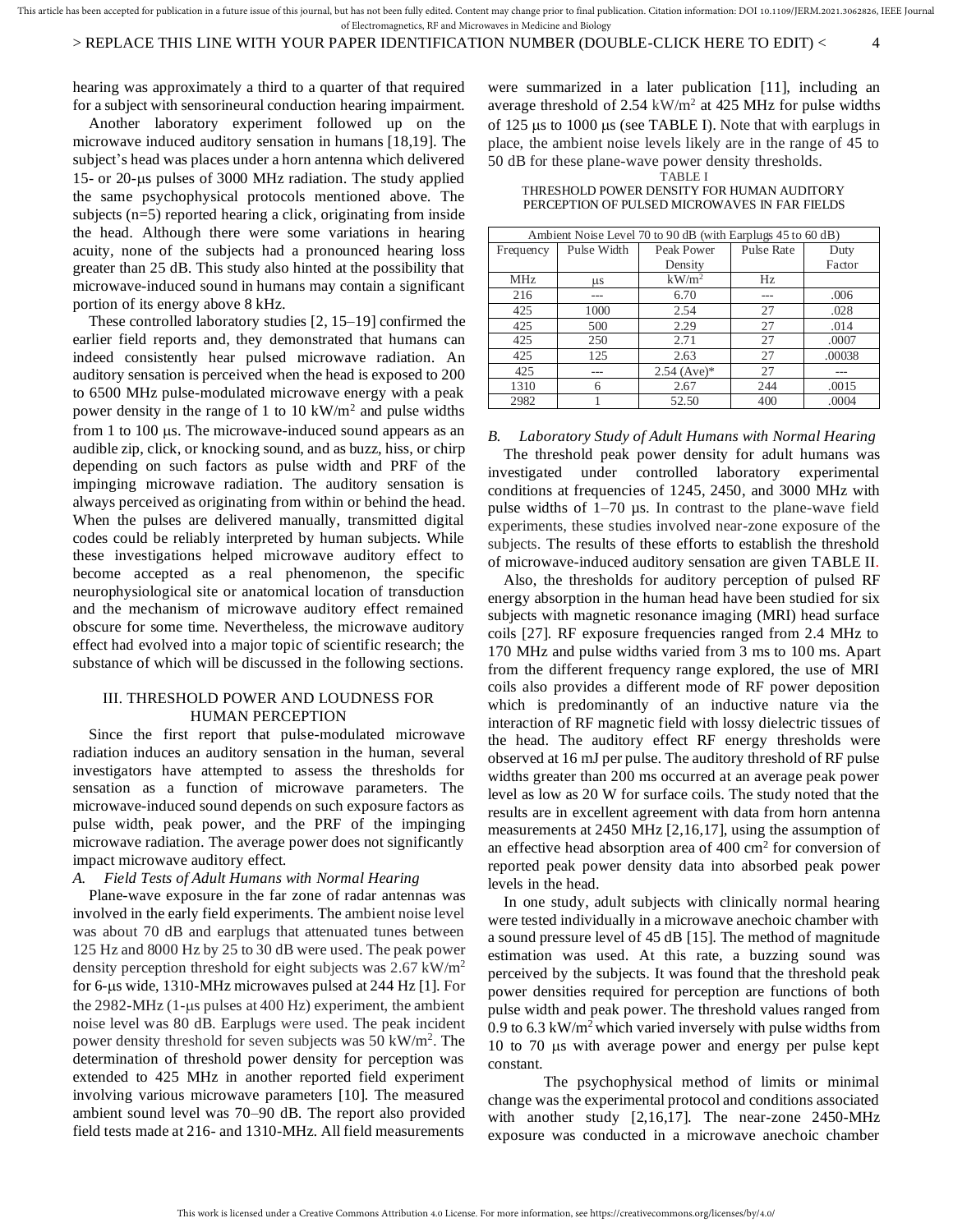# > REPLACE THIS LINE WITH YOUR PAPER IDENTIFICATION NUMBER (DOUBLE-CLICK HERE TO EDIT) < 5

with a 45 dB ambient sound pressure level. The data suggest that the threshold for a 2450 MHz microwave-induced sound is related to both pulse width and peak power for average power densities of 1.2 W/m<sup>2</sup> and energy densities of 400 mJ/m<sup>2</sup> per pulse of  $1-$  to  $32$ -us width pulses.

The threshold of microwave auditory sensation in humans at higher frequency radar installations was assessed in a laboratory with a noise level less than 45 dB [19]. Five subjects with normal audiograms reported hearing clicks in response to 10- and 15- $\mu$ s wide 3000 MHz microwave pulses delivered through a horn antenna. Threshold incident peak power density and energy per pulse were obtained individually for the five subjects [18]. Although there are similarities, the thresholds differed among subjects and were different for  $10$ - and  $15$ - $\mu s$ pulses; the average threshold incident peak power densities are 13.25 and 5 kW/m<sup>2</sup>, respectively. Note that the subjects showed some variations in hearing acuity, even though they were deemed having normal hearing by audiograms. Some had appreciable amount of hearing loss for frequencies higher than 8 kHz.

TABLE II presents a summary of the thresholds determined under controlled laboratory conditions for peak microwave power density of auditory perception in human subjects with normal hearing. Note that while there are variations in measured threshold values over the entire range of 1 to 70  $\mu$ s of pulse widths involved, the subset of data for 10 to 32 us fall within a narrower range. Considering that the ambient noise in all three experiments was about the same, it is rational to conclude that the threshold power densities of 2.25 to 40 kW/m<sup>2</sup> or an average quantity of  $13.86 \text{ kW/m}^2$  are a realistic threshold peak power density for induction of the microwave auditory effect.

## *C. Loudness of Human Perception*

In general, a sensory response such as perceived loudness of sound is inversely proportional to threshold of sensation. The loudness of perception as a function of pulse width for human subjects exposed to pulse-modulated 800 MHz microwave radiation was determined in 18 male and female subjects with normal high-frequency auditory acuity [26]. A 500 W source was coupled through a coaxial cable to a waveguide, which was mounted on a plastic rest that permitted transmission of microwaves to the parietal area of a subject's head. The pulses were 5 to 150  $\mu$ s wide, and the PRF varied from 50 Hz to 20 kHz at constant power. The loudness for sensation at 8000 Hz is shown in Fig. 1 (plotted from data provided in [26]). As the width of pulses of constant peak power density were gradually increased from  $5$  to  $150$  us, a complex oscillatory loudness function was observed. The loudness increased as pulse width increased from  $5$  to  $50 \mu s$ , then diminished with further increase of pulse width from 70 to 100  $\mu$ s, and then increased again with longer pulse widths. It is significant to note that in this meticulously conducted experiment, the head of the subjects is at various levels above the water line with the rest of the body submerged in a large steel drum containing seawater. By pressing a switch, the subject informs the researcher sound detection when a microwave pulse or an acoustic stimulus is presented, or a shift in loudness has occurred. These experimental results corroborated earlier theoretical predictions based on a spherical model of the head [22–25]. The character

of the loudness curve is consistent with the predictions (see section VI for further discussions). They are also in agreement with results obtained at different microwave frequencies by other investigators [2, 15–17].

TABLE II THRESHOLDS OF AUDITORY SENSATION IN ADULT HUMANS WITH NORMAL HEARING IN LABORATORY STUDIES.

| Frequency                        | Pulse Width | Peak Power<br>Density | Ambient<br>Noise Level | Study   |  |  |
|----------------------------------|-------------|-----------------------|------------------------|---------|--|--|
| (MHz)                            | $(\mu s)$   | (kW/m <sup>2</sup> )  | (dB)                   | Ref.    |  |  |
| 1245                             | $10-70$     | $0.9 - 6.3$           | $45*$                  | [15]    |  |  |
| 2450                             | $1 - 32$    | 12.5-400              | 45                     | [2, 17] |  |  |
| 3000                             | $10-15$     | $2.25 - 20$           | $45**$                 | [18]    |  |  |
| Pulse Width Between 10 and 32 µs |             |                       |                        |         |  |  |
| 1245                             | $10-30$     | $2.1 - 6.3$           | $45*$                  | [15]    |  |  |
| 2450                             | 10-32       | 12.5-40               | 45                     | [2, 17] |  |  |
| 3000                             | $10-15$     | $2.25 - 20$           | $45**$                 | [18]    |  |  |

\*Typical SPL for microwave anechoic chambers lined with absorbing materials; \*\* With plastic foam earmuffs.



Fig. 1 Loudness of pulse induced sound level as a function of microwave pulse width in human subjects. From [60]

#### IV. BEHAVIORAL STUDY IN ANIMALS

The previous section demonstrated that under certain conditions humans can perceive pulse-modulated microwaves as sound. Because the auditory perception involved a discrimination response to differential characteristics of impinging pulsed microwaves, a common issue in studies involving human subjects – the possibility of subjective responses, is averted by using animals. Furthermore, confirmatory evidence in lower animals can substantially enhance the observation of microwave-induced auditory sensation as a genuine biological response.

*A. Discriminative Control of Appetitive Behavior*

That microwave pulses are acoustically perceptible and can serve as a discriminatory auditory cue in behavioral experiments is reported in a discriminative control of appetitive behavior by pulse-modulated microwave energy in rats [28]. The aim of this investigation was to substitute pulse-modulated microwave for the previously well-discriminated tune cue (acoustic click). The subjects were six female white rats (300 to 350 g Wistar-derived strain). The animals were partially deprived of food until their body mass fell to 80% of that before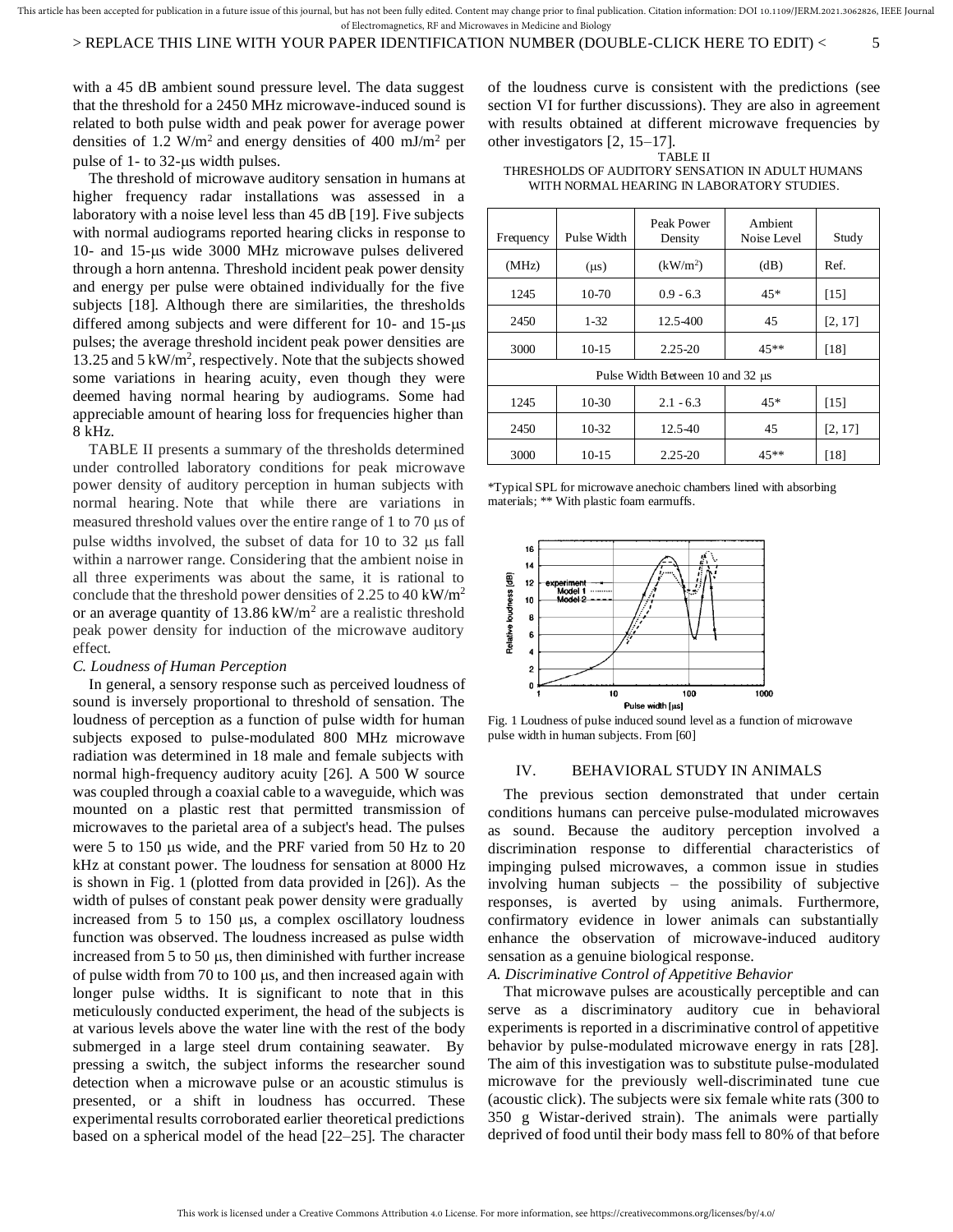# > REPLACE THIS LINE WITH YOUR PAPER IDENTIFICATION NUMBER (DOUBLE-CLICK HERE TO EDIT) < 6

deprivation. They were then placed in a body-movement restrainer and trained to perform a head-raising response for food pellets. During daily 90-min sessions, individual rats were presented alternating 5-min stimulus-on/stimulus-off periods during which food was made available as a reward for responding only during stimulus-on periods. The initial stimulus was a 7.5 kHz acoustic click produced by a high frequency speaker driven by a 1-volt,  $3$ - $\mu$ s wide rectangular pulse at the rate of 10 Hz. After these animals learned to show evidence of their responses so that 85 to 90% of a given session's total responses were made during the appropriate stimulus-on periods, individual animals were then exposed to 30 s of pulse-modulated 918 MHz microwaves at the same pulse width and PRF as the acoustic stimuli at average incident power densities up to  $50 \,\mathrm{W/m^2}$ . These animals began to respond immediately (Fig. 2). In subsequent sessions when microwave, not the acoustic click, was present during the stimulus-on periods, the rat responded equally well during presentation of acoustic and microwave stimulation [28–30]. This result clearly suggested an auditory component in the microwave control of this behavior.



Fig. 2 Cumulative record showing an animal's performance. Top: In response to 30-s microwave probe, rat begins to respond as if acoustic cue had been presented. Bottom: Rat responds equally well during presentation of acoustic and microwave stimulation. From [28]

## *B. Pulsed Microwave as A Cue in Avoidance Conditioning*

The detection and use of pulsed microwaves as a cue in avoidance conditioning in animals have been reported over the years [31–34]. Sprague Dawley rats (male, 150 g, 125-day-old) were tested in a microwave anechoic chamber which contained two acrylic barrier boxes [35, 36] to determine whether rats would perceive pulse-modulated microwave energy and respond to it behaviorally. Each box consisted of two compartments. The compartment of the right of one box was shielded, and for the other, the one on the left was shielded from the impinging microwaves using microwave absorbers to minimize microwave exposure of the respective sides of the boxes and to exclude any possible effect due to side preference. The location of the subject was monitored using a switch affixed to the bottom of each compartment of the barrier box. Rectangular microwave pulses (30-us wide, 1245 MHz) were derived from a pulse source at the rate of 100 Hz and were fed to a horn antenna. The incident power density at 5 cm above the floor of each half of the boxes, when the animal was absent, was measured using a half-wave dipole. The average power

densities in the unshielded compartment were 10 W/m<sup>2</sup> *.* The shielded side had a value of 7% or less of the unshielded side. After acclimation to the barrier boxes, place-avoidance conditioning was initiated with pulse-modulated microwaves as the discriminative stimuli. During each 90-min session, cumulative measurements of residence time in shielded and in unshielded compartments was taken to reflect the course and status of conditioning. Control sessions were run with all equipment turned on but without power output. The number of crossings was reduced substantially in the experimental group over the entire experimental sessions. The animals did not exhibit a preference between the compartments in the absence of microwaves (control group). Rats exposed to 1.33 or 3.0 kW/m<sup>2</sup> peak power density exhibited an avoidance of the unshielded compartment or spent most of their time in the shielded side. The observance of avoidance behavior in the absence of explicit location cues led the investigators to conclude that the rats could perceive pulse-modulated microwave radiation.

Another investigation of microwave-induced auditory sensation tested rats in a shuttle-box experiment, in which one compartment was exposed to  $33 \text{ kW/m}^2$  of  $2880\text{-}MHz$ microwave pulses at 100 Hz with a pulse width of  $3 \mu s$  and the other was shielded. Cumulative measurements of residence time in shielded and in unshielded compartments were taken to reflect the status of conditioning. Rats were found to spend significantly more time in the shielded side [37]. When a highfrequency (37.5-kHz tune) acoustic stimulus was exchanged for the microwave pulses, rats exhibited a preference for the acoustically "quiet" side. In addition, the amount of side-to-side traversing activity was greater in rats exposed either to microwave pulses or acoustic stimuli in both sides of the box than in unexposed control animals. It suggests that rats find the pulsed microwave to be aversive and are motivated to actively avoid it. The simultaneous presentation of a broad band acoustic noise (20 to 40 kHz) and pulsed microwaves produce no statistically significant differences of side preference between experimental and control groups. In contrast, in all cases the number of traverses made by microwave exposed rats were significantly greater than those of unexposed controlled rats. These results indicate that pulse microwave stimulus and the acoustic tune stimuli can result in similar behavior patterns and support the notion that rats acoustically detected the microwave pulses and generalized the microwave induced sound and conventional acoustic cues.

# V. NEUROPHYSIOLOGICAL STUDY IN ANIMALS

Behavioral studies rely on inference rather than direct measurement of the anatomic or physiologic entities involved in microwave pulse interaction with the auditory system. Therefore, they need to be complemented by direct observations in identifying the responsible anatomic or physiologic substrates. On many sites such as the cerebral cortex, thalamus, cranial nerve, and cochlea associated with the mammalian auditory sensory pathway, small electrodes may be attached, implanted, or inserted to record the electrical potentials arising in response to acoustic stimulation. If the electrical potentials elicited by microwave pulses exhibited characteristics akin to those elicited by conventional acoustic pulses, this would rigorously support the behavioral findings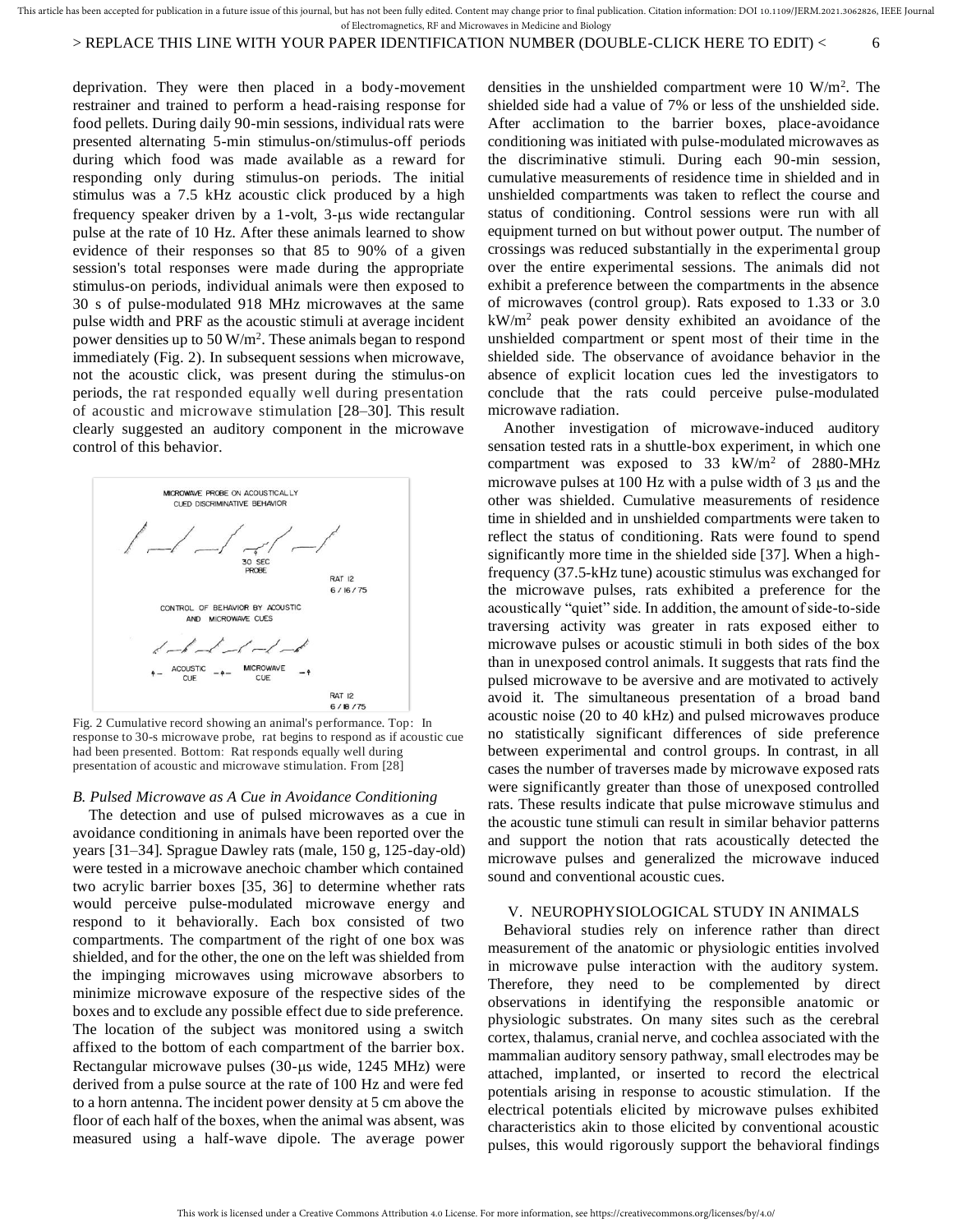that pulsed microwaves are acoustically perceptible. Direct and quantitative experimental findings that are related to these characteristics will further the understanding of pulsed microwave interactions with the auditory system. They may confirm or refute hypotheses about direct neural excitation. If microwave-evoked potentials are recorded from the inner ear, this would lend support to the contention that microwave auditory effect is mediated distally at the periphery, outside the cochlea, as is the case of a conventional acoustic stimulation.

Microwave induced auditory response has been described in reports from several laboratories in terms of recordability from the peripheral and central nervous systems of laboratory animals and similarity between microwave evoked electrical potentials and those produced by conventional acoustic stimuli. Indeed, there are several different types of electrical activity which may be recorded from the inner ear and the brain during pulse stimulation. These interesting studies designed to help establish the site of interaction and the mechanism involved in the pulsed microwave-induced auditory sensation are discussed in this section, together with experimental observations on the electrophysiological events that occur along the auditory sensory pathways in response to pulsed microwave exposure and purposeful manipulations, including tissue ablation, along the auditory pathway. The discussion begins with the simplest method without any need of surgical procedures - brainstem evoked electrical potential recording via a surface or scalp electrode affixed to the vertex on top of the head.

### *A. Brainstem Evoked Response*

When acoustic pulses or clicks are presented through loudspeakers to a human or animal subject, a characteristic sequence of evoked electrical potentials - brainstem evoked response (BER) can be recorded via surface or scalp electrodes [38,39,40]. The BER responses show a series of early components that occur during the first 8 ms following the onset of a stimulus that represents activation of the cochlea and the auditory brainstem nuclei. The BER potentials are highly repeatable from one subject to the next and reflect brain activity from cochlea to the auditory cortex. These complex electrical potentials are therefore of importance in the objective evaluation of hearing.

Several investigators have reported BER responses recorded from the vertex of laboratory animal's head using surface electrodes [41–46]. The BER potentials evoked by microwave and acoustic pulses from the vertex of a cat are shown in Fig. 3.



Fig. 3 Brainstem electrical potential responses (BER) from the vertex of a cat's head evoked by acoustic clicks and microwave pulses. From [45]

Note the comparable response characteristics. Furthermore, microwave pulse evoked responses are seen immediately after delivery of the pulse, without the familiar acoustic wave propagation delay. These results show that the same pathway through the central nervous system is activated by both microwave and acoustic pulses. Clearly, microwave energy does not need to be deposited in the cochlea to initiate the microwave auditory effect.

### *B. Primary Auditory Cortex*

A series of studies recorded the auditory responses in the primary auditory cortex of anesthetized cats irradiated by pulsed microwaves [2,16,17,48]. Each cat was fitted with a piezoelectric crystal transducer for the presentation of acoustic stimuli via bone conduction. Following surgical observation of the auditory cortex, a microwave-transparent carbon electrode was then placed, under direct visualization, on the surface of the anterior ectosylvian gyrus. The microwave stimuli of rectangular 2450 MHz pulses were fed to a horn antenna. Fig. 4A and 4C show typical evoked responses recorded from the auditory cortex following pulsed microwave and conventional acoustic stimulation. Note the remarkable similarity between these responses. Also, the surgical maneuvers permitted both round windows to be clearly visualized. When responses were clearly established, the cochlea was disabled by perforation of the round window. Aspiration of the contralateral cochlea led to marked reduction of the amplitude of the evoked potentials. Disablement of the other cochlea resulted in total loss of the response signal, as shown in Fig. 4B and 4D. These results showed that the same pathway through the central nervous system is activated by both microwave and acoustic pulses. Furthermore, the cochlea has an essential role in the auditory perception of pulsed microwaves.

# *C. Central Auditory Nuclei*

Electrophysiological signals have been recorded, by using a glass microelectrode filled with Ringer's solution, from the medial geniculate body of cats exposed to 918- and 2450-MHz pulses [2,16,17,47,48]. Because the dielectric properties of Ringer's solution and brain tissues are similar, the glass pipettes filled with Ringer's solution were essentially transparent to



Fig. 4 Primary cortical responses in the cat to acoustic clicks and microwave pulses: A and C are response signals before bilateral destruction of the cochlea. Disablement of both cochlea in the animal resulted in total loss of the responses in the cat to acoustic click (B) and pulsed microwave (D) stimulation. From [48]

microwaves when used for recording bioelectric signals from the depth of the brain. Following unveiling of the dorsal surface of the skull, a burr hole was made in the parietal bone. An electrode was directed toward the medial geniculate body by the standard stereotaxic method. Fig. 5A and 5C present typical evoked responses recorded from the medial geniculate body due to acoustic and 2450 MHz microwave pulse stimulation. The similarities between the responses are evident. Other investigators also reported similar activities from the medial geniculate nucleus [44,45,49]. Note that damages to the cochlea led to total loss of the medial geniculate body's responses to both acoustic and microwave stimuli (Fig. 5B and 5D). between 1967 microwaves when used for recording bioelectric signals from<br>the depho of the brain. Following unveiling of the original surface<br>domain and the equilibration endeal series and SC present typical<br>evoked by acous

Using the same procedures, responses from the medial geniculate of the cat were reported for pulses of microwaves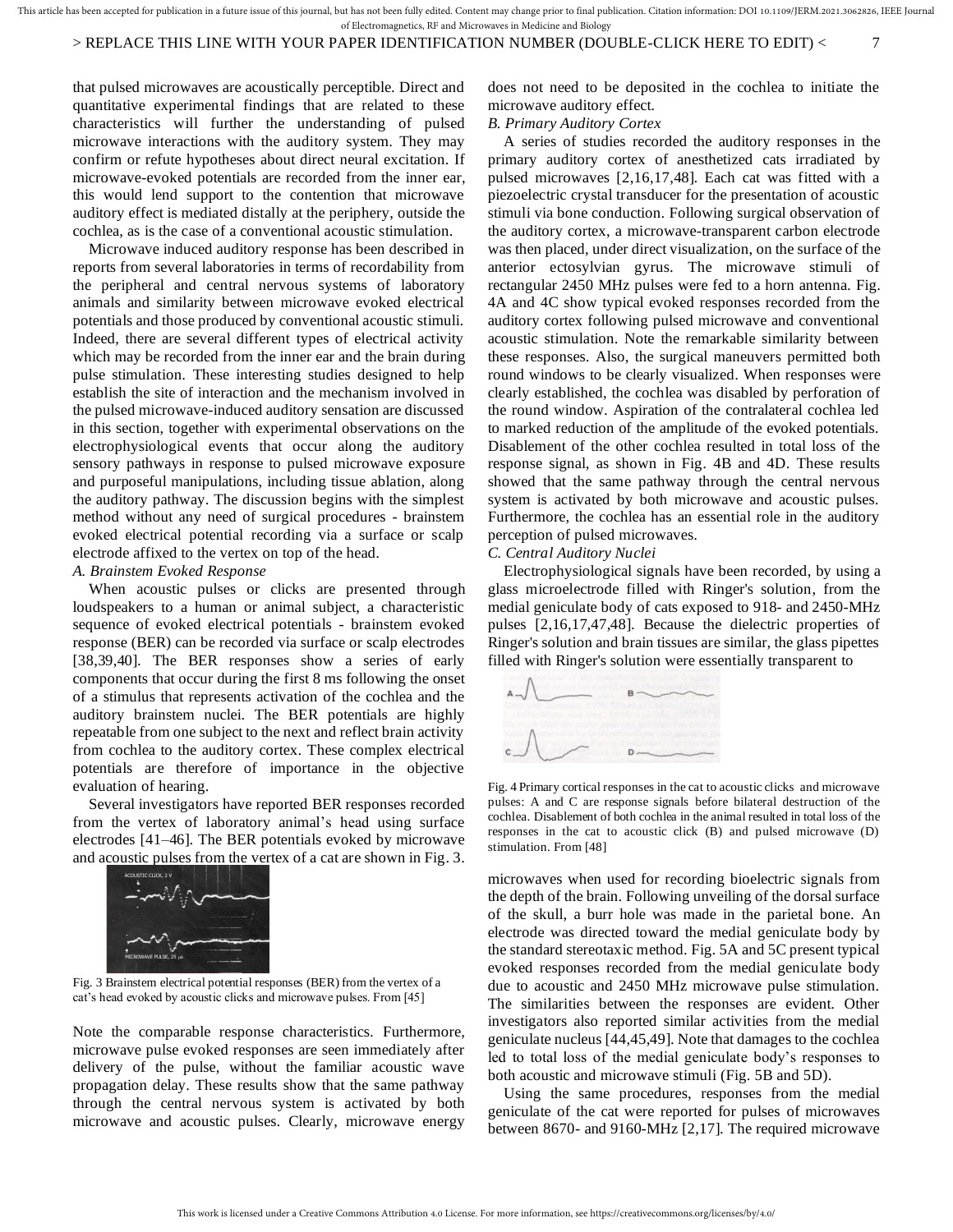> REPLACE THIS LINE WITH YOUR PAPER IDENTIFICATION NUMBER (DOUBLE-CLICK HERE TO EDIT) < 8



Fig. 5 Acoustic and microwave pulse-evoked respones recorded from the medial geniculate body of a cat. A and C are the corresponding response signals before bilateral destruction of the cochlea. Total loss of the medial geniculate responses in the cat to acoustic click (B) and pulsed microwave (D) stimulation following perforation of both cochlea in the animal. From [48]

power to elicit the responses was higher than those for lower frequencies. The X-band horn had to be placed within a few cm from the exposed brain surface (through the 1.0 cm electrode access hole in the skull). Responses was not elicited for an animal in which the electrode access port was limited to slightly larger than the electrode. However, when the hole was enlarged and baring the soft brain tissues, a response was observed. Thus, deposition of microwave power in soft tissues in the head was necessary for microwave-induced auditory sensation.

In addition to the medial geniculate, the experimental procedures just described including glass microelectrodes filled with Ringer's solution were used to investigate microwave pulse-induced auditory response from the inferior colliculus of cats [18,19]. Recordings of evoked electrical activities were obtained from the inferior colliculus of cats exposed to  $10$ - $\mu s$ wide 3000-MHz microwave pulses. It was also found that the evoked potentials in response to acoustic and pulsed microwave stimuli disappeared in these animals following replacement of the antenna with a dummy load and following death.

Using a small direct-contact 2450-MHz antenna, microwave pulse-evoked auditory responses have been recorded from the medial geniculate, inferior colliculus, lateral lemniscus, superior olivary nuclei, and the vertex of cats [44–46]. Microwave-evoked responses were seen immediately following delivery of stimulus, without the familiar transmission delay associated conventional acoustic waves traveling through air. These recordings indicated that brainstem nuclei potentials can be evoked by microwave pulses and that they have characteristics that closely resemble those evoked by conventional acoustic stimuli.

An earlier study had implanted coaxial metal electrodes in the brainstem of cats [12]. Because of the similarity of the acoustic and microwave evoked activities, and because the responses were seen immediately before but not immediately after death, it was assumed that the signals were neural rather than an artifact of the experimental protocol. It was suggested that the effect might be the result of direct stimulation of the auditory nervous system at a site central to sound perception. It was also based on failure to observe any cochlear microphonics associated with pulsed microwaves in cats and guinea pigs [12,33], even with incident power densities far above those needed to induce the microwave auditory effect in cats. However, caution must be taken in accepting these assumptions [12,33], because the exposure protocol and microwave fields induced on the metal recording electrode [47,50].

#### *D. The Eighth Cranial Auditory Nerve*

Auditory nerve responses were obtained in cats placed in the head holder described previously [2,16,17,47,48]. Following

surgical removal of the cerebellar tissues to reveal the eighth cranial nerve as it emerged from the internal auditory meatus, a Ringer's solution filled glass microelectrode was inserted within the nerve. The response to loudspeaker showed a classic propagation delay between stimulus and response. Similarly, the microwave-induced activity is like that evoked by an acoustic click from a piezoelectric transducer that launched the acoustic sound signal via bone conduction to the cochlea. Unilateral ablation of the auditory nerve led to total loss of these evoked potentials both to acoustic and microwave stimuli.

Note that recordings from single auditory neurons in the cat also demonstrated a response to microwave pulses that was akin to acoustic stimuli. Neural responses to 915-MHz microwave pulses were studied by recording extracellular action potentials of individual neurons in the eighth cranial nerve and in the cochlear nucleus with glass microelectrodes. Post-stimulus time histograms of the auditory (eighth) nerve fibers and cochlear nucleus units showed that time-locked microwave responses depend monotonically on pulse amplitude but nonmonotonically on pulse width [51–53]. The results of single unit studies not only support a microwave-anatomic interaction site at or peripheral to the cochlea, but also showed consistency with the thermoelastic theory discussed later. The study also indicated that auditory units with lower characteristic frequencies (a few kHz) to be more responsive to microwave pulses than were units with higher characteristic frequencies. *E. Cochlear Round Window and Microphonics*

The role of the cochlea in microwave-induced auditory phenomena has been discounted in earlier reports, based on not observing a microphonic in either cats or guinea pigs [12, 33]. In a series of studies [2,16,17,47], the lateral and ventral surfaces of the auditory bulla in cats were surgically revealed, and the lateral wall of the bulla was perforated to clearly visualize the round window of the cochlea. A carbon electrode was cemented to the round window to record activity evoked by acoustic clicks and microwave pulses (Fig. 7). The top trace shows the composite cochlear microphonics and  $N_1$  and  $N_2$ auditory nerve responses from an animal elicited by a loudspeaker. A robust cochlear microphonic is exhibited. When the auditory system of the same cat was stimulated by microwave pulses, a microwave artifact pulse and clear  $N_1$  and  $N_2$  auditory nerve responses were elicited, but there was no evidence of a cochlear microphonic (second trace). However, in some studies, the cochlear microphonic is considerably reduced (third trace) or not present at all (fourth trace) when the cat's auditory system is stimulated by an acoustic click. Several factors could prevent the observance of a cochlear microphonic, especially at low-stimulus intensity. Failure to observe a microwave-induced cochlear microphonics in experimental animals appears to have been due to limitations of the output of the microwave pulse generator or a large microwave-pulseartifact which concealed the cochlear microphonics.

Further experimentations have successfully demonstrated the existence of microwave-induced cochlear microphonics in laboratory animals with clearly visible acoustically evoked cochlear microphonics by alleviating the difficulties [5,49,54, 55]; for example, screening the animals based on whether the cochlear microphonics were evoked by an acoustic click. If positive, the guinea pigs were exposed to 918 MHz microwave pulses (1 to 10  $\mu$ s) for 90-s intervals at a PRF of 100 Hz and at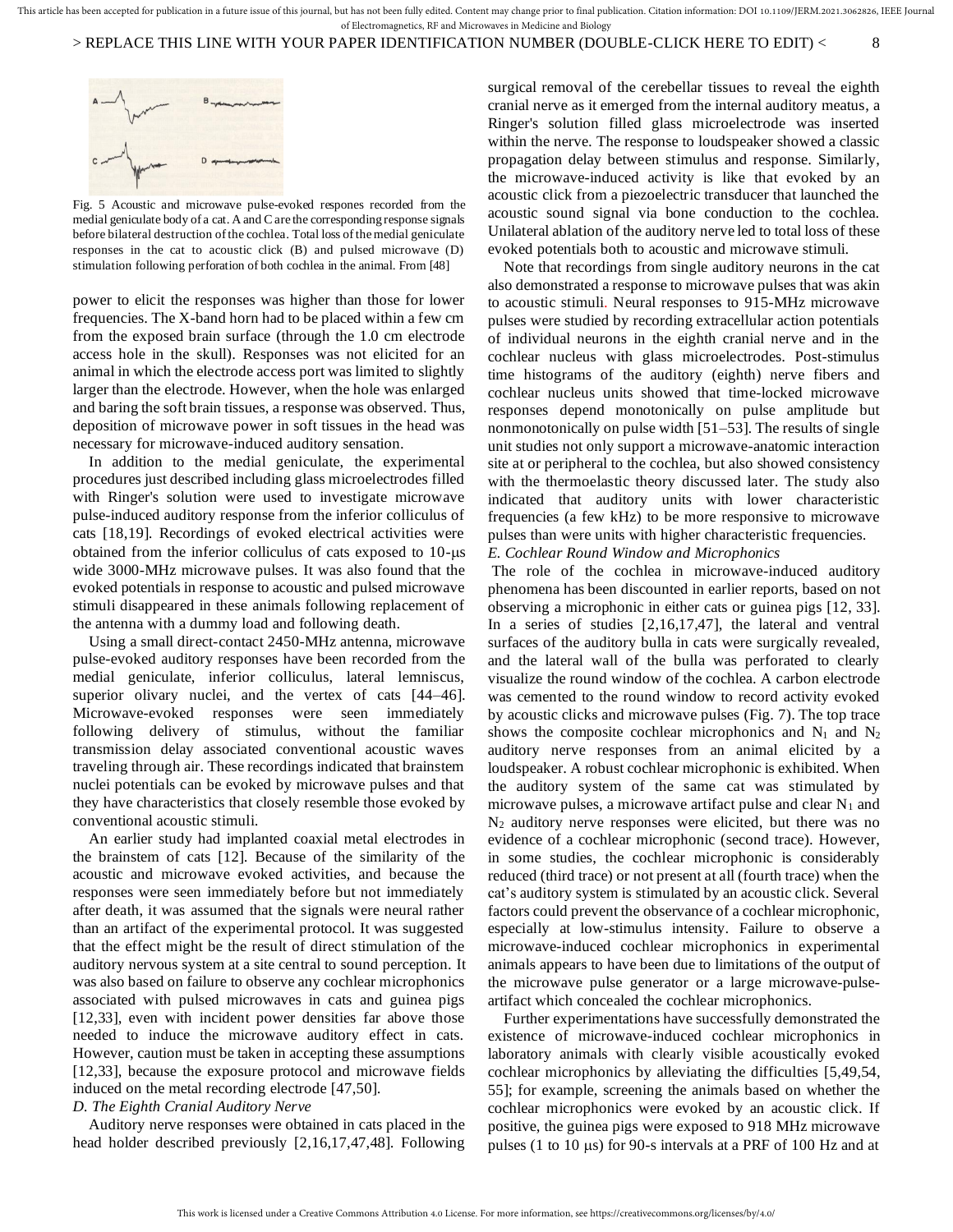

Fig. 6 Carbon electrode recordings from the round window of the cat cochlea elicited by acoustic click and microwave pulse stimuli. From [2]

peak powers up to 10 kW. Fig. 7 illustrates the evoked potentials recorded from the round window of a guinea pig. The responses due to single acoustic clicks from a loudspeaker driven at 10 kHz consisted of a cochlear microphonic which preceded the  $N_1$  and  $N_2$  auditory nerve responses (Fig. 7A). The polarity of the cochlear microphonic changed with a change in the polarity of the electrical energy driving the loudspeaker (Fig. 7A), confirming the authenticity of the observed cochlear microphonics. When the same guinea pig was exposed to pulsed microwave, in addition to the well-defined  $N_1$  and  $N_2$ nerve responses, a high frequency (50 kHz) oscillation was seen preceding and immediately following the microwave stimulus artifact (Fig. 7B). Clearly, cochlear microphonics like that evoked by acoustic stimuli can be induced by microwave pulses. Following death of the animal, whether by anoxia or by drug overdose, microwave-evoked nerve responses disappeared before the cochlea microphonic.

## *F. Brainstem Nuclei Ablations on Evoked Auditory Responses*

Systematic studies of responses from brainstem nuclei: the inferior colliculus (IC), lateral lemniscus (LL), and superior olivary (SO) nuclei, following successive coagulative ablations of loci in the central auditory nuclei have been reported [44,45]. They provide further support for the findings that microwaveinduced auditory sensation is detected by the animal in a manner like conventional sound and help to ascertain that the anatomic site of conversion from microwave to sonic energy resides peripheral or distal to the cochlea. Note that disablement of the cochlea has been shown to eliminate the cortical and medial geniculate body responses (Figs. 4 and 5).

Brainstem lesions at the electrode tips were successively made in the IC, LL, and SO nuclei. After each lesion, a new set of responses was recorded from the vertex and from each of the depth electrodes and were compared to those obtained prior to lesion. Decreased amplitudes recorded from each of the electrode sites with successive lesion production in IC, LL, and SO nuclei were readily observed. For an example of the responses recorded at the vertex see Fig. 3, which is clearly a function of the integrity of auditory brainstem nuclei. Fig. 8 shows decreased amplitudes recorded from the electrode at the proximal IC site with successive lesion production in the IC, LL, and SO nuclei. The reduction in amplitude is most pronounced for IC following lesion production in it. Note also the severe loss of IC responses following LL and SO ablation.



Fig. 7 Cochlear microphonics recorded from round window of the guinea pig. (A upper) Acoustic click stimulus; (A lower) Single 10-µs wide, 918 MHz microwave pulse; (B) time expansion of initial 200 µs microwave. From [54]

A second example is given in Fig. 8, where the effect of brainstem ablative lesions on signals recorded from the distal SO nucleus in response to microwave pulse stimulation is shown. Lesions in the more proximal IC and LL nuclei had minimal impact on the response recorded from the SO nucleus. However, the response was vastly reduced after lesion of the SO nucleus; thus, confirming again the peripheral nature of the primary site of transduction.



Fig. 8 Effect of successive brainstem ablative lesions on electrical potentials from the inferior colliculus (control) and superior olive nuclei (control) evoked by 25-  $\mu$ s wide, 2450 MHz microwave pulses in the cat: Inferior colliculus (IC), lateral lemniscus (LL), superior olive (SO) nuclei. From [45]

#### *G. Manipulation of Middle and Outer Ears on BER Potentials*

Investigations have shown that when the external auditory meatus of guinea pigs was blocked by cotton balls soaked in mineral oil, the microwave evoked BER potentials remained unaltered. Similarly, filling the middle ear cavity with mineral oil, which impeded ossicular movement, had minimal effect on microwave evoked response. In addition, disablement of both tympanic membrane and middle ear ossicles led only to a slight reduced brainstem potential [41,48]. These findings indicate that the external and middle ears are not the route used by microwave-induced sound. They suggest that the interaction of pulsed microwaves with the auditory system is not mediated by any air-borne sound reception mechanism. In addition, the studies described above demonstrated that ablation of the central auditory nuclei and damage to the cochlea in the cat resulted in total loss of the acoustic and microwave pulse induced responses. These results suggest that the same pathway through the central nervous system is activated both by microwave and acoustic pulses. The cochlea plays an essential role in the auditory perception of pulsed microwaves. And the site of initial sound detection is inside the cochlea, but it is not the initial or primary site of microwave-to-acoustic energy conversion. An observation supported by the finding that the microwave auditory effect in humans is independent of head orientation in the pulsed microwave field.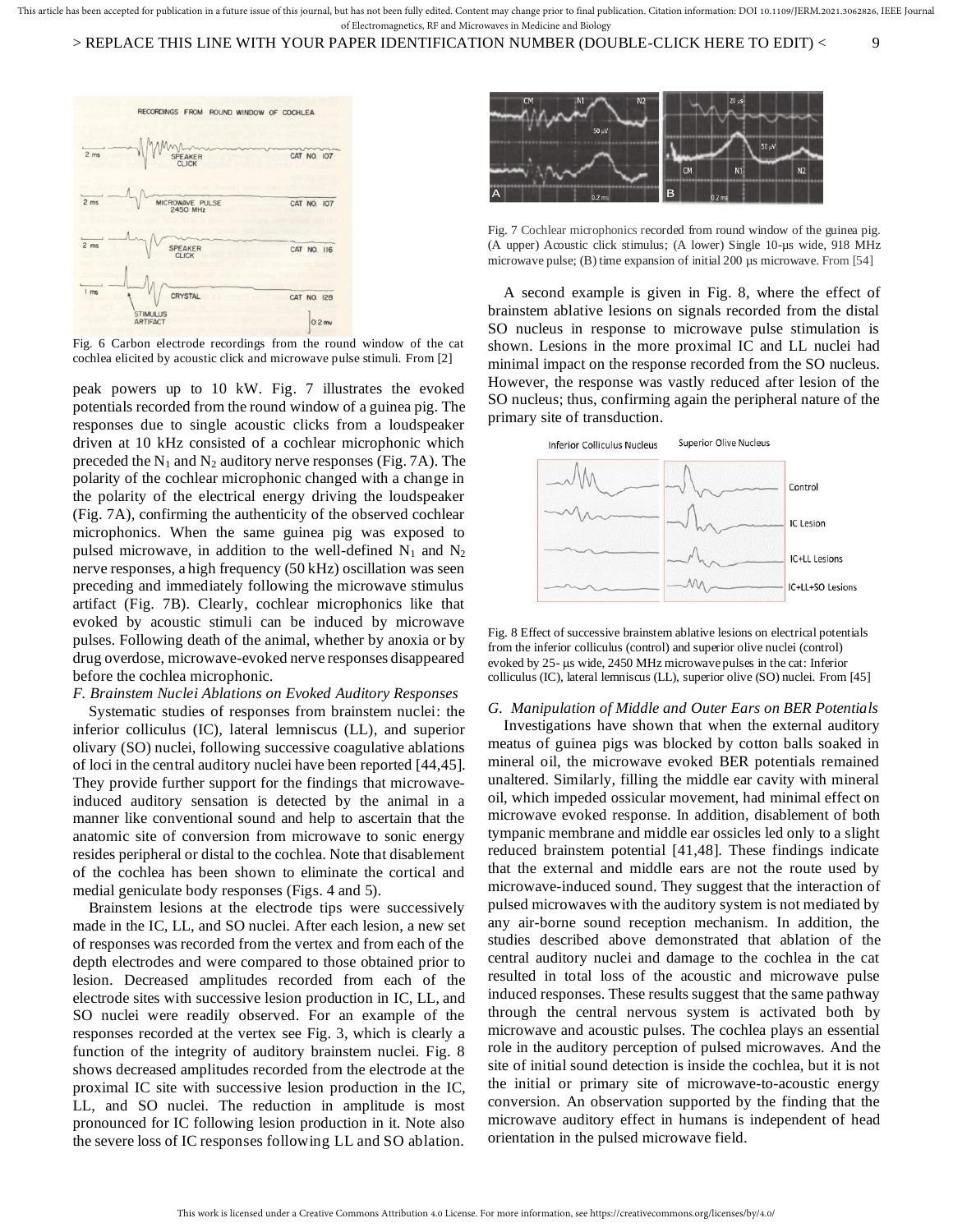> REPLACE THIS LINE WITH YOUR PAPER IDENTIFICATION NUMBER (DOUBLE-CLICK HERE TO EDIT) < 10

#### *H. Brain Tissue as Site of Interaction*

A peripheral or distal anatomic site of primary interaction should involve displacement of the tissues in the head with resultant dynamic consequence in the cochlear fluids and neural correlates that have been well subscribed for the acoustic case. Indeed, cochlear microphonics, the signature of mechanical modification of neural hair cells inside the cochlea have been observed in response to microwave pulse stimulation. These results clearly implicate the mode of interaction and energy conversion for pulse-induced microwave auditory effect as electromechanical in nature and it does not involve the middle ear apparatus or the cochlear apparatus. Thus, the anatomic site of initial interaction is peripheral and distal to the cochlea and is in brain matters or soft tissues of the head.

The participation of brain matters has been demonstrated in laboratory studies through visualization of functional brain activity associated glucose utilization [56]. Autoradiography involving [14C]2-deoxy-D glucose was used to map in vivo auditory metabolic activity in the brain of rats exposed to acoustic clicks and microwave pulses. Prior to exposure one middle ear was destroyed to block sound transmission in one side. Asymmetry of radioactive tracer uptake was observed in the central auditory nuclei of rats exposed to acoustic clicks. In contrast, a symmetrical uptake of tracer was found in the auditory nuclei of brains exposed to microwave pulses. Aside from confirming that the microwave auditory effect does not require an intact middle ear, the autoradiography authenticates the involvement of brain tissues in the microwave response.

#### VI. MECHANISM OF INTERACTION

The thermoelastic theory has been shown as the most effective mechanism since pressures generated by thermoelastic stress are two to three orders of magnitude greater than by any other proposed mechanisms [3,4,6,7].

The microwave auditory effect occurs from the miniscule but rapid increase of temperature in brain tissue from absorption of pulsed microwave radiation. This sudden rise of theoretically tiny temperature (on the order of  $10^{-6}$  °C for a 10-us pulse) is practically unmeasurable with currently available instruments. But it can create thermoelastic expansion of the brain matter, which then launches a stress or pressure wave that travels through the tissue structures in the head to reach the cochlea where it is detected by the sensory hair cells in the cochlea. The neural signals are then relayed to the central auditory system for perception and recognition at the cerebral auditory cortex.

The first mathematical models for analyzing the sound pressure waves inside the head due to a microwave pulse used a homogeneous spherical model of the head [22–25] by assuming a spherically symmetric specific absorption rate (SAR) pattern that peaked at the sphere center. The same analytic method was later applied with a slightly modified SAR pattern which included a uniform SAR offset [58]. A generalization of the methodology, again using a homogeneous sphere head model but with an arbitrary SAR pattern of spherical symmetry, has also been reported [59]. More precise computer simulations of the properties of microwave-pulseinduced sound pressure wave using realistic anatomic head models have also been conducted [7,58,60–62].

These multidisciplinary analyses of the thermoelastic pressure wave generated in spherical and anatomical human

heads exposed to pulsed microwave radiation showed that the attributes of thermoelastic sound pressure closely resemble those reported for humans. The theory predicted a remarkable nonlinear sound pressure behavior (Fig. 1). It initially increases with pulse width, after reaching a peak value with further increases in pulse width, it starts to oscillate toward a lower pressure [22 - 25]. The results showed remarkable similarity to the variation of loudness perception with pulse width in human subjects exposed to microwave pulses [4,7,26].

In addition, the thermoelastic theory predicted a fundamental sound frequency that varies inversely with head size: the smaller the radius, the higher the frequency. Fig. 9 compares the predicted and measured sound frequencies for cats, rats, guinea pigs, and humans. For rats, it predicted acoustic frequencies of 25 to 35 kHz in the ultrasonic range, which rats can easily hear. For human heads, the theory predicted frequencies between 7 and 15 kHz, which are clearly within the audible range of humans. A time series of computer-simulated microwave pulse-induced pressure wave is given in Fig. 10. Initially, a negative pressure is noted to begin at zero, then grow to a peak value, and is followed by oscillations, which could rise to even higher peaks, after the end of the pulse [7, 61]. The associated amplitude spectra of the pressure waves are also shown in Fig. 10; the spectral amplitudes for the 200-μs pulses are greater than that of the 100-μs pulses. Significantly, a fundamental frequency component at about 8 kHz inside the head was observed both for 100- and 200-μs microwave pulses. These results indicate an acoustic resonance giving rise to a reverberating thermoelastic pressure wave inside the head.

#### VII. HEALTH AND SAFETY IMPLICATIONS

Since late 2016, there have been multiple reports that some diplomatic service personnel have been experiencing health issues associated with hearing loud buzzing or bursts of sound. It was hypothesized that the loud buzzing, burst of sound, or acoustic pressure waves may have been delivered using a targeted beam of high-power pulsed microwave radiation, rather than blasting the subjects with conventional sonic sources [63, 64]. Recently, the National Academies released a report [65], examining the causes of the illnesses, makes the



Fig. 9 Theory predicted and experimental measured audible range of frequencies as functions of the subject's head size. From [4]

point that "among the mechanisms the study committee considered, the most plausible mechanism to explain these cases, especially in individuals with distinct early symptoms, appears to be directed, pulsed RF (microwave) energy."

Absorption of a single microwave pulse impinging on the head and conversion of microwave pulse to acoustic pressure wave by soft tissues inside the head may be perceived as an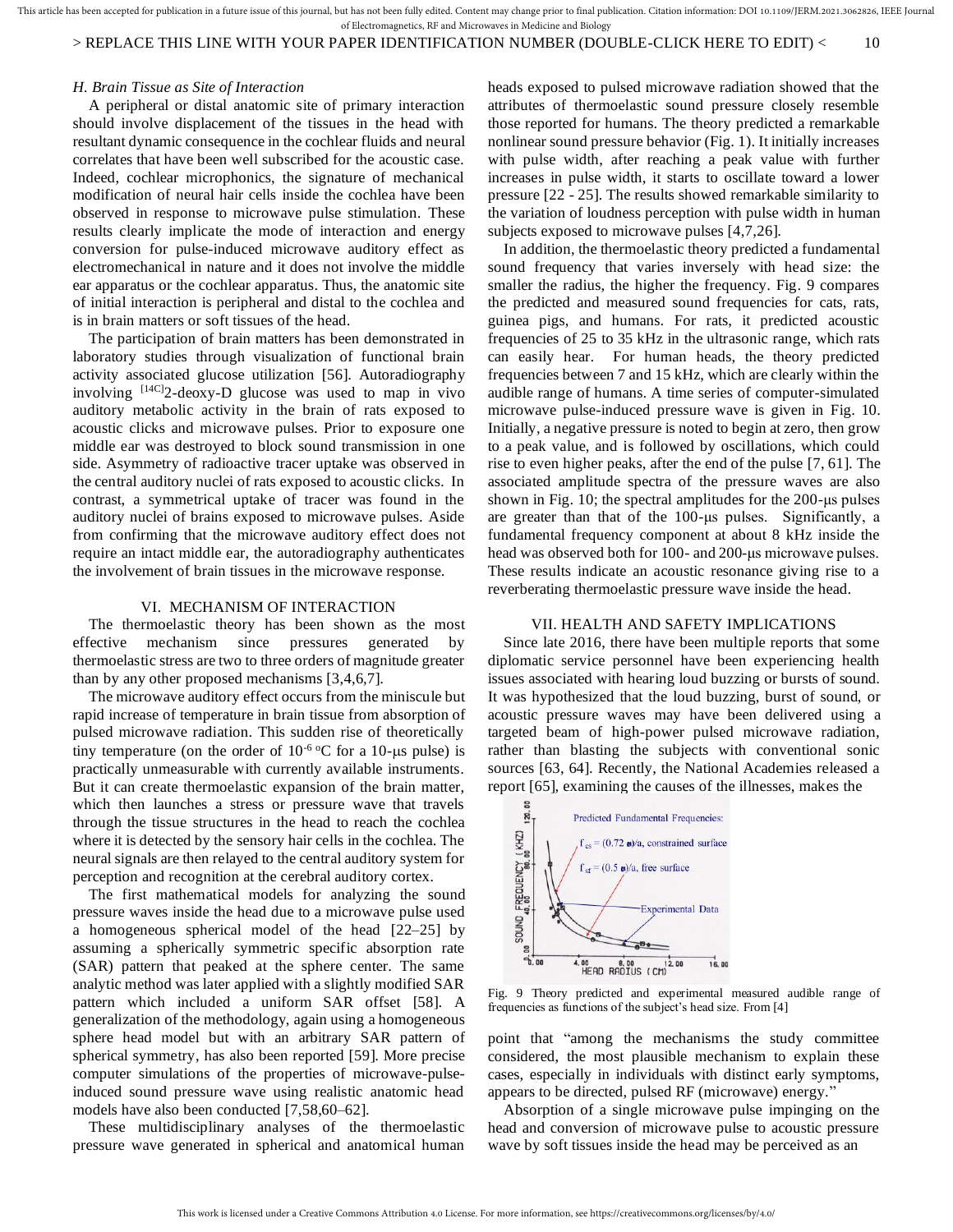

Fig. 10 Computed pressure waves (Left) and amplitude spectra (Right) for an anatomic head model of adult human exposed to 400 MHz microwave pulses of 200-us (Red) and  $100$ -us (Blue) width. From [61]

acoustic zip, click, or knocking sound. A train of microwave pulses to the head may be sensed as an audible buzz, tune, or chirp. Depending on the power of the impinging microwave pulses, the level of induced sound pressure could be considerably above the threshold of auditory perception. Indeed, they may approach or exceed levels of discomfort and even tissue injury, including reported headaches, concussion, and problems with balance or vertigo. Furthermore, compared with individuals not experiencing the loud bursts of sound, brain magnetic resonance imaging (MRI) revealed, significant differences in whole-brain white matter volume, regional gray and white matter volumes, cerebellar tissue microstructural integrity, and functional connectivity in the auditory and visuospatial subnetworks but not in the executive control subnetwork [66]. However, the clinical importance of these differences is obscure. A high-power microwave pulsegenerated pressure wave could be launched in the brain, reverberate inside the head, and potentially reinforce the initial pressure to cause injury of brain matters.

The near-zone thresholds determined under controlled laboratory conditions for peak microwave power density of auditory perception in human subjects with normal hearing are given in TABLE II. While there are wide variations in measured threshold values for pulse widths of 1 to 70  $\mu$ s, the subset of data for 10 to 32  $\mu$ s fall within a narrower range. The noise levels in these experiments were about the same; it is reasonable to conclude that the threshold power densities of 2.1 to 40 kW/m<sup>2</sup> or 14 kW/m<sup>2</sup> as a median threshold peak power density for induction of microwave auditory effect in the near field of 1250- to 3000-MHz microwaves with pulse widths between 10 and 30  $\mu$ s. In other words, the 14 kW/m<sup>2</sup> per pulse peak power density generates a barely audible sound level of 0 dB at the cochlea [4]. Generating sound at 60 dB, or the audible level for normal conversation, requires 1000-fold higher power density per pulse. Generating tissue injuring level of sound at 120 dB at the cochlea, would take another 1000-fold increase in required peak power density, or about  $14 \text{ GW/m}^2$  per pulse. The corresponding theoretical temperature elevation would be about  $1^{\circ}$ C, which is safe by current protection guidelines.

For plane-wave equivalent exposures, the computations mentioned provide two sets of data that are suitable for comparison with the above results. In one case, the reported threshold peak incident power density for an anatomic head

model is  $3 \text{ kW/m}^2$  for  $20$ -µs pulses at 915 MHz [60]. For the other, the threshold is about 50 kW/m<sup>2</sup> for 20-us pulses at 2450 MHz [62]. The corresponding peak incident power densities at the 120 dB injury level are therefore between 3 and 50  $GW/m^2$ per pulse, which bracket the  $14 \text{ GW/m}^2$  per pulse from the calculations for near-zone exposures. These peak power densities are close to and encompass the  $23.8 \text{ GW/m}^2$  value for dielectric breakdown of air. As the dielectric permittivity of all biological and physical materials is greater than that of air, the intrinsic impedance is smaller than that of air. The breakdown peak power density in skin, muscle, or brain tissues, for example would be a factor of 6 to 7 higher or 142 to 166 GW/m<sup>2</sup> for a microwave pulse at 1000 to 3000 MHz. Thus, if the microwave auditory effect is weaponized, it is likely for the microwave pulses to primarily cause auditory pathway nervous tissue injury or damages to brain tissues by reverberating sonic shock waves with a theoretical temperature rise about  $1^{\circ}$ C. The damage would not be by microwave pulse-induced hyperthermia in the brain, nor by dielectric breakdown of brain, muscle, or skin tissues.

Note that the U.S. government has recently announced a research program to develop a low cost, low weight, small size wearable RF weapon exposure detectors [67]. It acknowledged that, "directed energy weapons, including RF weapons, are a growing threat on the battlefield." It also suggests that the determinants of RF weapon's antipersonnel effects are multifactorial and RF injuries may be situation dependent. It envisions that aside from being generally useful for military operations, a wide variety of commercial applications include industrial, manufacturing, and medical facilities in which personnel may be inadvertently exposed.

#### VIII. SUMMARY

The microwave auditory effect occurs from miniscule but rapid ( $\mu$ s) rise of temperature (10<sup>-6 o</sup>C) in the brain from absorption of pulsed microwave radiation. The sudden rise in temperature creates thermoelastic expansion of the brain matter, which can launch a pressure wave that propagates through the head and is detected by the sensory hair cells in the cochlea. The nerve signal is then relayed to the central auditory system for perception and recognition.

The preceding sections document that an audible sound originates from within the head when human subjects are exposed to pulsed microwave radiation. The auditory detection of pulsed microwaves in laboratory animals has been confirmed both in behavioral and neurophysiological studies. The site of microwave-to-sound conversion is shown to be in the brain tissue. The primary mechanism of interaction is microwave pule-induced thermoelastic expansion of brain matter.

Depending on the power of the impinging microwave pulses, the levels of induced sound pressure in the brain could be considerably above the threshold of auditory perception, so that they may approach or exceed levels of discomfort and cause brain tissue injury. A high-power microwave pulse-generated acoustic pressure wave initiated in the brain and reverberating inside the head could bolster the initial pressure, causing injury of brain matter. Thus, it is conceivable that the microwave auditory effect or the microwave pulse-induced pressure shock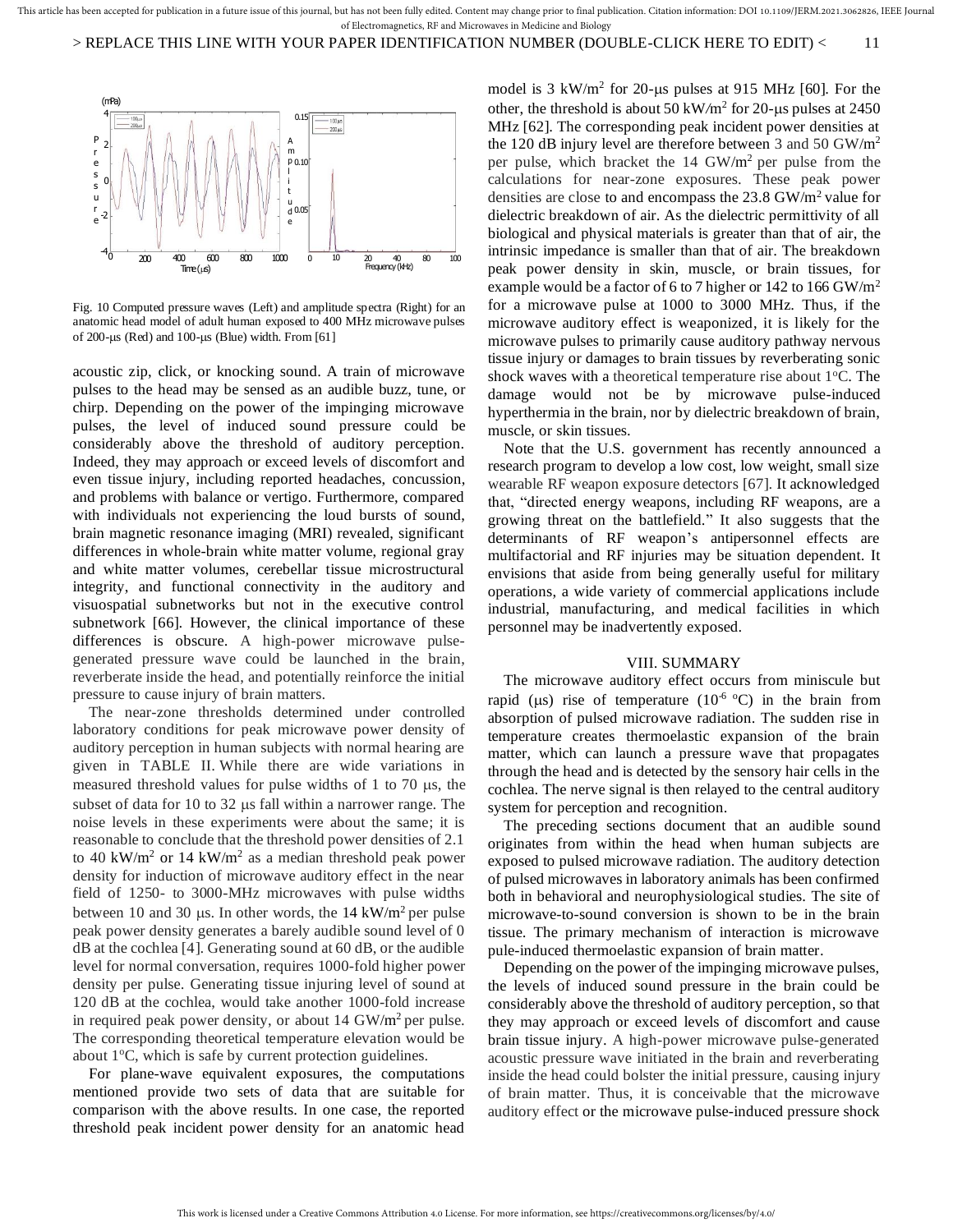# > REPLACE THIS LINE WITH YOUR PAPER IDENTIFICATION NUMBER (DOUBLE-CLICK HERE TO EDIT) < 12

wave inside the head could become a potentially lethal or nonlethal weapon against animals and humans.

The unique character of microwave-induced acoustic wave in biological tissues has prompted the exploration of its potential for application in biomedical imaging [68,69]. The principle of operation of microwave thermoacoustic tomography (MTT) and some results have been available since the early 1980's [69,70]. It was conjectured that the potential contrast advantage of microwave imaging and the resolution advantage of ultrasonic imaging could combine to make MTT imaging of biological tissues a potentially useful dual modality for diagnostic imaging. For example, the wavelength in muscle for microwaves is 17.5 mm at 2450 MHz; for ultrasonic waves, the wavelength is a mere 0.5 mm at 3 MHz. The potential gain in spatial resolution is tremendous for tissue imaging compared with relying on using microwave radiation alone. The research initiated in the 1980's is being actively pursued in developing MTT imaging for medical diagnosis, especially for early detection of breast cancer. Indeed, currently, MTT is a subject of vigorous research both from a systems development perspective and as a dual imaging modality amenable to greater utility in a wide range of medical application scenarios [71–75].

#### REFERENCES

[1] A. H. Frey. "Auditory system response to radio frequency energy," *Aerospace Med.* vol 32, pp. 1140-1142, 1961.

[2] A. W. Guy, C. K., Chou, J. C. Lin, D. Christensen. "Microwave induced acoustic effects in mammalian auditory systems and physical materials" *Annals NY Academy Sci.* vol. 247, pp. 194-218, 1975.

[3] J. C. Lin. *Microwave Auditory Effects and Applications*. Springfield, Illinois, Charles C Thomas, 1978, pp. 45-168.

[4] J. C. Lin. "The microwave auditory phenomenon," *Proceedings of IEEE,* vol .68, pp. 67-73,1980.

[5] C. K. Chou, A. W. Guy, R. Galambos, "Auditory perception of radiofrequency electromagnetic fields," *J Acoustic Soc Am.* vol. 71, pp. 1321- 1334, 1982.

[6] J. Elder, C. K. Chou, "Auditory response to pulsed radiofrequency energy," *Bioelectromagnetics,* vol. 24, pp. S162-S173, 2003.

[7] J. C. Lin, and Z. W. Wang, "Hearing of Microwave Pulses by Humans and Animals: Effects, Mechanism, and Thresholds," *Health Physics*, vol. 92(6), 621-628, 2007.

[8] Airborne Instruments Laboratory, "An Observation on the Detection by the Ear of Microwave Signals," *Proceedings of the IRE.* vol. 44, 10 , 2A, Oct, 1956.

[9] A, H. Frey, E. S. Eichert, "Psychophysical Analysis of Microwave Sound Perception," *J. Bioelectricity,* vol. 4:1-14, 1985.

[10] A. H. Frey, "Human auditory system response to modulated electromagnetic energy," *J Appl Physiol.* vol. 7, 689-692, 1962.

[11] A. H. Frey, "Some effects on human subjects of ultra-high-frequency radiation," *Am J Med Elect.* vol. 2, 28-31, 1963.

[12] A. H. Frey, "Brain stem evoked responses associated with low intensity pulse UHF energy." *J Appl Physiol.* vol. 23, 984-988, 1967.

[13] P. C. Constant. "Hearing EM waves" *Digest of the 7th International Conference on Medical and Biological Engineering*, pp. 24 - 27, 1967

[14] C. E. Ingalls, "Sensation of hearing in electromagnetic fields," *NY State J Med.* vol 67, 2992-2997, 1967.

[15] A. H. Frey, R. Messenger, Jr, "Human perception of illumination with pulsed ultra-high-frequency, electromagnetic energy," *Science* vol. 181:356- 358, 1973.

[16] A. W. Guy, E. M. Taylor, B. Ashleman and J. C. Lin, "Microwave interaction with the auditory systems of humans and cats" *Proc IEEE Int Microwave Symp,* Boulder, June 1973, pp. 321-323.

[17] A. W. Guy, J. C. Lin and C. K. Chou, "Electrophysiological Effects of Electromagnetic Fields on Animals," in *Fundamentals and Applied Aspects of Nonionizing Radiation*, Plenum Press, pp. 167-211, 1975

[18] C. A. Cain, W. J. Rissman, "Mammalian auditory response to 3.0 GHz microwave pulses*," IEEE Trans. on Biomedical Engineering,* vol. 25, 288-293, 1978.

[19] W. J. Rissmann, C. A. Cain, "Microwave hearing in mammals," *Proc. Natl. Electrical Congress.* vol. 30, 239 - 244, 1975

[20] S. S. Stevens, "The psychophysics of sensory function," In Rosenblith, W. A.: *Sensory Communication.* Cambridge, MIT Press, 1961.

[21] C. L. Sheridan, *Fundamentals of Experimental Psychology.* New York, HR&W, 1971.

[22] J. C. Lin, "Theoretical Analysis of Microwave-Generated Auditory Effects in Animals and Man," *Biological Effects of Electromagnetic Waves,* BRH/DEW. vol. 1, 36-48, Dec. 1976b

[23] J. C. Lin, "On Microwave-Induced Hearing Sensation," *IEEE Trans Microwave Theory Techniques,* vol. 25, 605-613, 1977

[24] J. C. Lin, "Further Studies on the Microwave Auditory Effects," *IEEE Trans Microwave Theory Techniques.* vol. 25, 936-941, 1977

[25] J. C. Lin, "Theoretical Calculations of Frequencies and Threshold of Microwave-Induced Auditory Signals," *Radio Science Supplement, Biological Effects of Electromagnetic Waves.* vol. 12/SS-1, 237-252, 1977

[26] V. V. Tyazhelov, R. E. Tigranian, E. P. Khizhnian, I.G. Akoev, "Some pecularities of auditory sensations evoked by pulsed microwave fields, "*Radio Science,* vol. 14(supp 6), 259-263,1979.

[27] P. Roschmann, "Human auditory system response to pulsed radiofrequency energy in RF coils for magnetic resonance at 2.4 to 170 MHz" *Magnetic Resonance in Medicine,* vol. 21: 197-215, 1991.

[28] R. B. Johnson, D. Myers, A. W. Guy, R. H. Lovely, and R. Galambos,

"Discriminative control of appetitive behavior by pulsed microwave in rats," In C. C. Johnson and M. L. Shore, Eds. *Biological Effects of Electromagnetic Waves,* HEW publication (FDA) 77-8010, 238-247, 1976.

[29] J. C. Lin, A. W. Guy, and L. R. Caldwell, "Behavioral Changes of Rats Exposed to Microwave Radiation*," IEEE International Microwave Symp.* Atlanta, Georgia, June 1974.

[30] J. C. Lin, A. W. Guy, and L. R. Caldwell, "Thermographic and behavioral studies of rats in the near field of 918-MHz radiation," *IEEE Trans Microwave Theory Techniques,* vol. 25:833-836, 1977.

[31] A. H. Frey, "Behavioral biophysics,"*Psychol Bull.* vol. 63, 322-337, 1965. [32] A. H. Frey, "A restraint device for cats in a UHF electromagnetic energy Field," *Psycho Physiology,* vol. 2, 381-383,1966.

[33] A. H.Frey, "Biological function as influenced by low-power modulated RF Energy," *IEEE Trans Microwave Theory Tech.* vol. 19,153-164,1971.

[34] A. H. Frey, S. R. Feld, B. Frey, "Neural function and behavior: Defining the relationship," *Ann New York Acad Sci.* vol. 247, 433-439, 1975.

[35] A. H. Frey, S. Feld, *"*Perception and avoidance of illumination with lowpower pulsed UHF electromagnetic energy," *Proc Int Microwave Power Symp,*  Ottawa, May 1972, pp. 130-138.

[36] A. H. Frey, S. R. Feld, "Avoidance by rats of illumination with low power nonionizing electromagnetic energy," *J Comp Physiol Psych,* vol. 89,183-188, 1975.

[37] D. L. Hjeresen, S. K. Doctor, R. L. Shelton, 'Shuttlebox side preference asmediated by pulsed microwave and conventional auditory cues," *Proceedings of Symposium on Electromagnetic Fields in Biological Systems,* International Microwave Power Institute, 78CHI438-1 MTI, Ottawa, pp. 194- 214, 1979.

[38] D. L. Jewett, "Volume-conducted potentials in response to auditory stimuli as detected by averaging in the cat," Electroencephalogr Clin Neurophysiol. vol. 28, PP. 609-618, 1970.

[39] D. L. Jewett, J. S. Williston, "Auditory-evoked far fields averaged from the scalp of humans," *Brain.* vol. 94, no. 4, PP. 681-696, 1971.

[40] T. W. Picton, S. A. Hillyard, H. L. Krausz, and R. Galambos, "Human auditory evoked potentials. I. Evaluation of components," Electroencephalogr Clin Neurophysiol. vol. 36, no. 2, pp. 179-190, 1974.

[41] C. K. Chou, R. Galambos, "Middle ear structure contribute little to auditory perception of microwaves," J. Microwave Power, vol. 14, pp. 321-326, 1979.

[42]C. K. Chou, A. W. Guy, "Microwave-induced auditory responses in guinea pigs: relationship of threshold and microwave-pulse duration," *Radio Sci.* vol. 14, pp. 193 - 197, 1979

[43] C. K. Chou, K. C. Yee, A. W. Guy, "Auditory response in rats exposed to 2,450 MHz electromagnetic fields in a circularly polarized waveguide," *Bioelectromagnetics,* vol. 6, 323 - 326, 1985

[44] J. C. Lin, R. J. Meltzer, F. K. Redding, "Microwave-evoked brainstem auditory responses," *Proc. Diego Biomed. Symp.* Academic Press, vol. 17, pp. 451-466, 1978.

[45] J. C. Lin, R. J. Meltzer, F. K. Redding, "Microwave-evoked brainstem potential in cats," *J. Microwave Power,* vol. 4, pp. 291-296, 1979.

[46] J. C. Lin, R. J. Meltzer, F. K. Redding, "Comparison of measured and predicted characteristics of microwave-induced sound,"*Radio Science*, vol. 17, pp. 159S-163S, 1982.